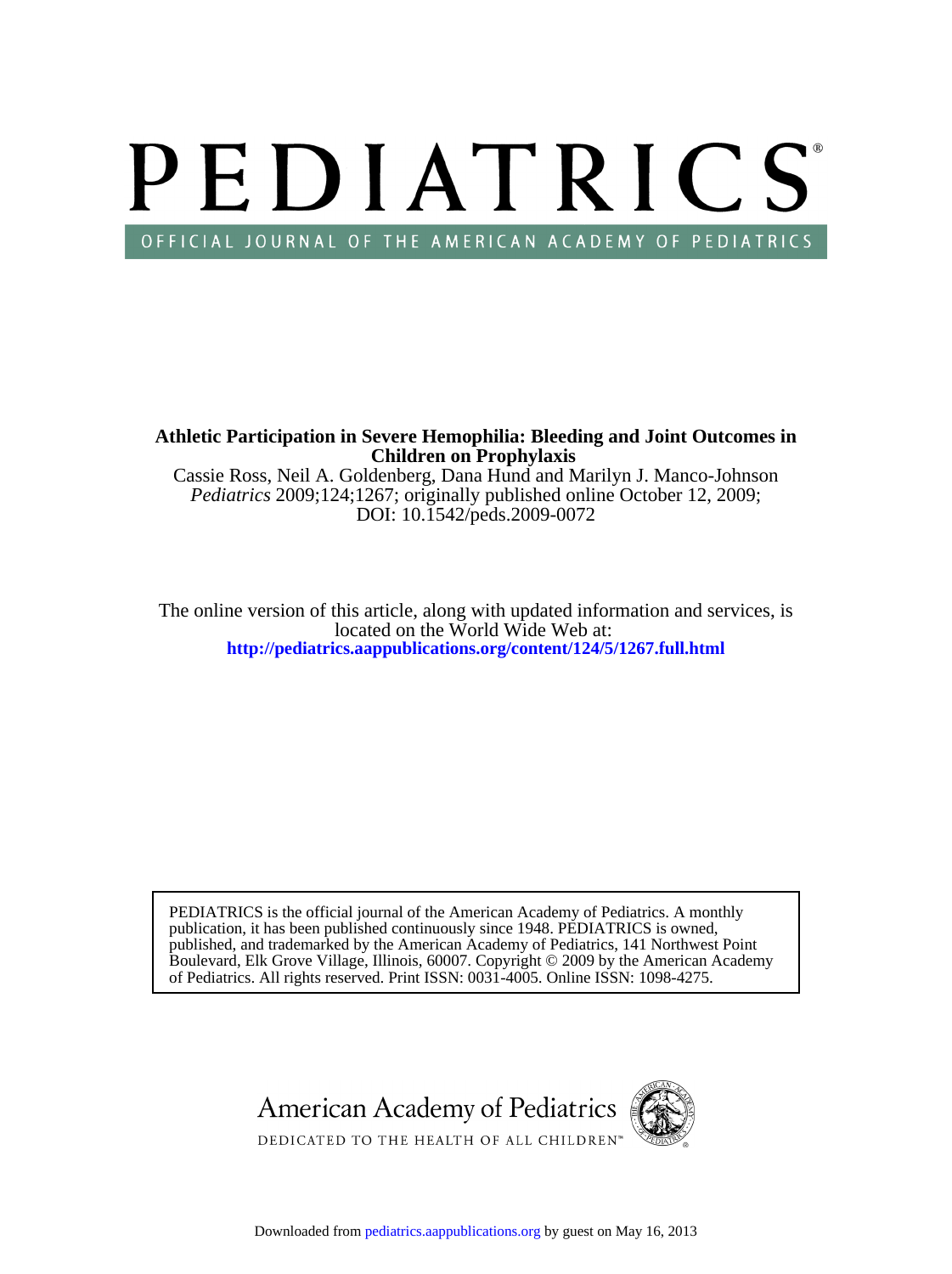# Athletic Participation in Severe Hemophilia: Bleeding and Joint Outcomes in Children on Prophylaxis

**AUTHORS:** Cassie Ross, Neil A. Goldenberg, MD, PhD, Dana Hund, and Marilyn J. Manco-Johnson, MD

*Department of Pediatrics, Section of Hematology/Oncology/Bone Marrow Transplantation and Mountain States Regional Hemophilia and Thrombosis Center, University of Colorado Denver and Children's Hospital, Aurora, Colorado*

#### **KEY WORDS**

hemophilia, athletics, arthropathy, bleeding, injury

#### **ABBREVIATION**

HTC—Hemophilia and Thrombosis Center

www.pediatrics.org/cgi/doi/10.1542/peds.2009-0072

doi:10.1542/peds.2009-0072

Accepted for publication Jun 4, 2009

Address correspondence to Marilyn Manco-Johnson, MD, Mountain States Regional, Hemophilia and Thrombosis Center, PO Box 6507, MS F416, Aurora, CO 80045-0507. E-mail: marilyn.manco-johnson@ucdenver.edu

PEDIATRICS (ISSN Numbers: Print, 0031-4005; Online, 1098-4275).

Copyright © 2009 by the American Academy of Pediatrics

**FINANCIAL DISCLOSURE:** *The authors have indicated they have no financial relationships relevant to this article to disclose.*

**WHAT'S KNOWN ON THIS SUBJECT:** Children with hemophilia are often advised to limit athletic participation to activities that do not pose major bleeding or injury risk. There is not a uniform recommendation for appropriate activities and no research comparing outcomes for high- and low-impact activities.

**WHAT THIS STUDY ADDS:** This study of children with hemophilia, who are at high risk for obesity, demonstrates that risks for injury and hemophilic complications are not increased among participants who are in high- versus low-impact activities and are receiving clotting factor prophylaxis.

# abstract

**OBJECTIVES:** We sought to determine joint outcomes relative to impact level of athletic participation among school-aged children who had hemophilia and were taking prophylactic factor replacement, as well as to investigate prognostic factors for joint outcomes.

**METHODS:** School-aged boys with severe hemophilia A or B at a single center were included in the study. Clinical data on baseline joint status, BMI, hemophilia treatment, bleeding episodes, joint assessments, athletic participation, and injuries were retrospectively reviewed. Data on athletic participation were supplemented, when incomplete in the medical record, via structured telephone interview.

**RESULTS:** Among 37 children with severe hemophilia A or B receiving factor prophylaxis, 73% participated in high-impact activities, whereas 27% participated in exclusively low-impact activities. The frequency of joint hemorrhages and new injuries did not appreciably differ between high- and low-impact athletics. In most instances, children developed  $1$  bleed or injury per season. A new target joint developed in 1 (3%) child. Sixteen percent of children met established BMI criteria for overweight, and 3% were obese. In logistic regression analyses with adjustment for prophylaxis frequency, level of athletic participation was not a significant prognostic factor for joint hemorrhage.

**CONCLUSIONS:** In the setting of regular prophylaxis and adult coaching and supervision, significant bleeding complications were uncommon and level of impact of athletic participation was not a prognostic factor for joint outcomes. Athletic participation with appropriate supervision and precautions should be encouraged in children with hemophilia receiving prophylaxis, given potential health benefits in an increasingly overweight pediatric population. *Pediatrics* 2009;124: 1267–1272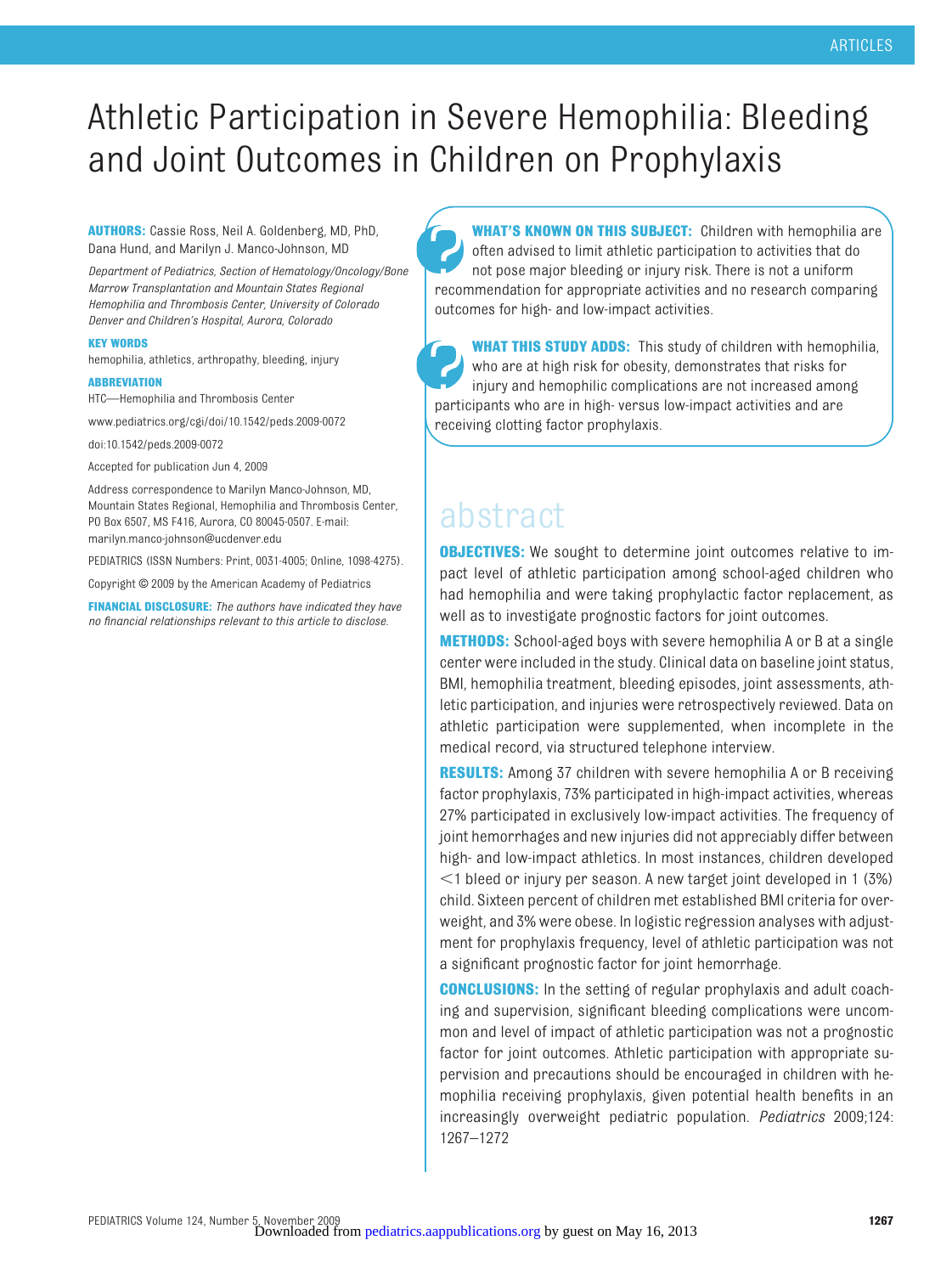In recent years in the United States, the prevalence of overweight and obesity in children has increased dramatically. According to the Centers for Disease Control and Prevention, the prevalence of obesity in US children is 12.4% for ages 2 to 5 years, 17.0% for those from 6 to 11 years, and 17.6% for adolescents up to 19 years of age. $1-3$ Childhood obesity is caused, in part, by inactive lifestyles. From 1991 to 2003, the frequency of daily participation of school-aged children in physical education significantly dropped from 42% to only 28%.2 In addition, when not at school, a significant percentage of children spend most of their leisure time engaged in sedentary activities such as watching television and playing video games instead of physical activities such as running, biking, swimming, and organized sports.<sup>2,3</sup>

Children with hemophilia are particularly vulnerable to becoming overweight or obese as a result of the recommendation or perception that these children should limit their physical activity to avoid traumatic bleeding events. Children with hemophilia tend to be less physically fit than normal children. Engelbert et al4 reported that children with hemophilia have decreased aerobic capacity than normal children. Also, Hassan et al<sup>5</sup> reported that children with hemophilia have a decreased achieved distance while participating in the 6-minute walk test. Although there seems to be considerable heterogeneity with regard to specific restrictions advised by pediatric hemophilia practitioners, children with severe hemophilia are generally strongly cautioned against participation in American football, rugby, lacrosse, boxing, basketball, soccer, wrestling, and ice hockey. In many instances, even limited contact sports such as baseball and volleyball are discouraged.6 It is hence not surprising that children with hemophilia have

even higher rates of overweight than observed in the overall pediatric population in the United States, at 20.6% among children with hemophilia between 2 and 12 years of age and 20.8% in affected adolescents.7 In addition to the usual risks for type 2 diabetes, low bone density, metabolic syndrome, and depression in obesity, obese patients with hemophilia are at increased risk for the development of hemophilic arthropathy.<sup>8–11</sup>

With the increased use of prophylactic clotting factor replacement regimens in children with hemophilia, there has been an opportunity to consider greater participation in physical activities, with the potential to decrease the risk for development of overweight and obesity in these children. To date, however, data on the degree and safety of athletic participation among children with hemophilia in relation to type of athletic participation and clotting factor replacement regimen remain highly limited.12 Accordingly, the purpose of this study was to describe participation in team sports and organized physical activities, rates of overweight and obesity, and clinical joint outcomes (specifically, the development of target joints) among children who have severe hemophilia and principally are maintained on prophylactic factor replacement and to compare outcomes with respect to type of athletic participation and preparticipation baseline joint status. Data were retrospectively reviewed from a comprehensive cohort of school-aged boys who have severe factor VIII or IX deficiencies (hemophilia A or B, respectively) and receive care from the Mountain States Regional Hemophilia and Thrombosis Center (HTC) at the University of Colorado Denver. Our HTC cares for nearly all children with severe hemophilia in the northern Rocky Mountain States of Colorado, Wyoming, and Montana and so is representative of children with severe hemophilia in this large geographic region.

# **METHODS**

# **Population**

Eligibility criteria for the study included active clinical status at the Mountain States Regional HTC at the University of Colorado Denver, male gender, deficiency of factor VIII or IX with activity  $<$  2%, student status from first through 12th grades between January 2005 and June 2007, and an age of 5 to 20 years during the study period. School age was chosen because children are most likely to participate in organized sports during these years of childhood. Of 50 eligible individuals, 10 were excluded because of lack of available information on athletic participation. Data on bleeding and clinical joint outcomes were uniformly available (see "Data Collection"). Three additional patients were excluded because of lack of adherence to recommended prophylactic regimen. The study was approved by the Colorado Multiple Institutional Review Board (COMIRB #05- 1035), with waiver of consent granted for retrospective analysis of clinically derived data and oral consent/assent obtained for telephone interview of details on athletic participation.

## **Data Collection**

Data extracted from the patient's medical record included factor deficiency type and baseline level, age, race, factor prophylaxis regimen (dosage, frequency) and episodic treatments for hemorrhage, BMI, number and sites of target joints both before and after the analyzed year of athletic participation (defined as the 12-month period before last comprehensive clinic visit), number of joint hemorrhages, other bleeding episodes and injuries sustained during this period, seasons of athletic participation (as defined by the calendar: winter, spring, summer,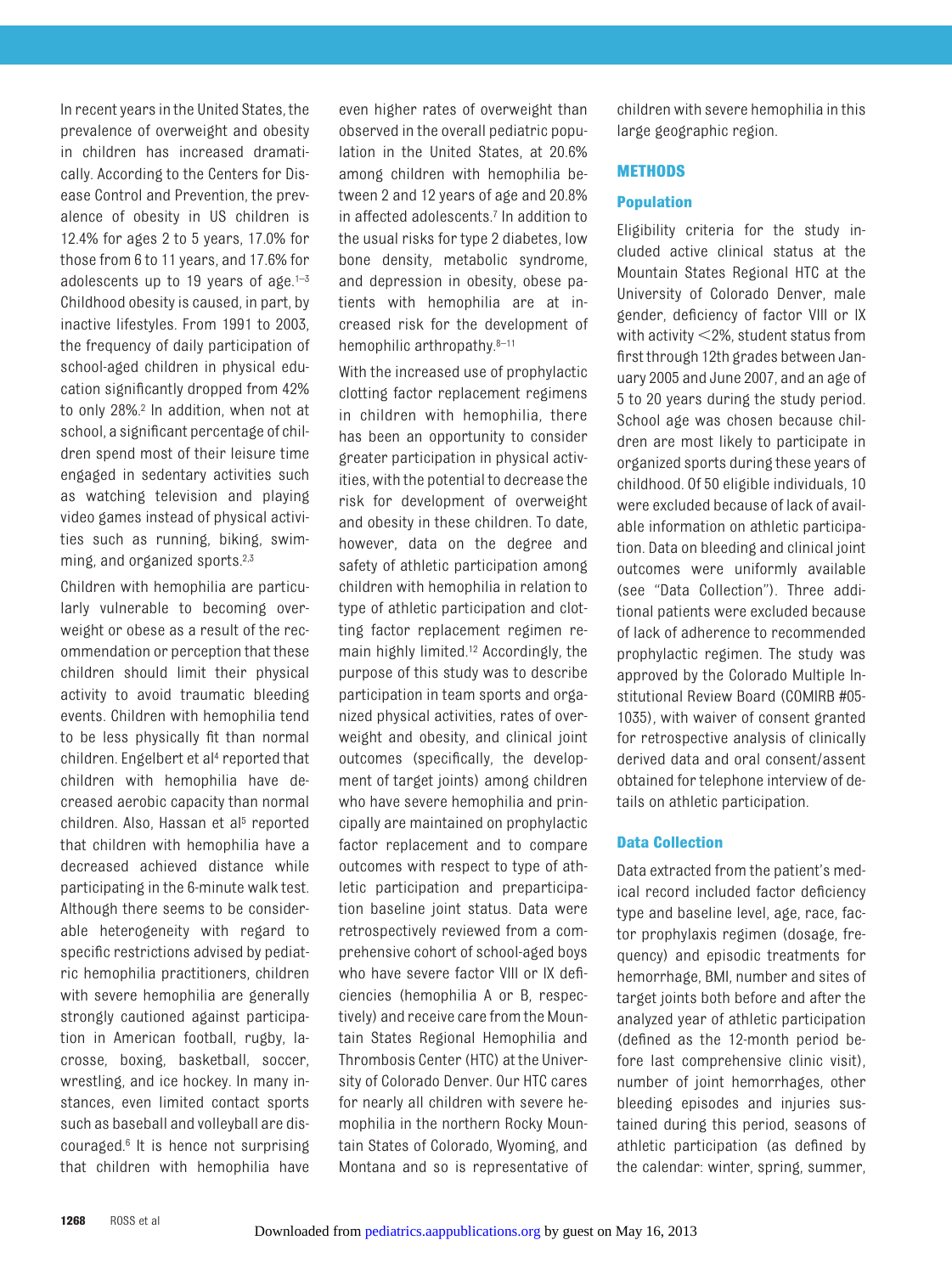fall, with minimum duration of 8 weeks), and specific types of athletic activities. Data were supplemented, when incomplete in the medical record, via structured telephone interview, which collected data on types of athletic activity, prophylaxis use, and injuries related to athletic participation. BMI percentiles were calculated from BMI raw data according to Centers for Disease Control and Prevention guidelines.<sup>13</sup>

Athletic activities were defined as those that were organized and supervised by adults, occurred at least twice per week, and consisting of a minimum of one half hour of physical activity for each practice or game. Athletic activities were classified by frequency/ likelihood of impact, as determined by the US National Hemophilia Foundation<sup>14</sup> and shown in Table 1. Specifi-

**TABLE 1** Classification of Athletic Activities by

|                                       | Frequency/Likelihood of Impact |
|---------------------------------------|--------------------------------|
| High Impact                           | Low Impact                     |
| Basketball (28)                       | Circuit weight training (7)    |
| Baseball (5)                          | Cross country skiing (2)       |
| Bowling (2)                           | Cycling (46) <sup>b</sup>      |
| Flag football (3)                     | Frisbee golf (12)              |
| Football (American)<br>$(14)^a$       | Golf (17)                      |
| Gymnastics (1)                        | Hiking (20)                    |
| Hockey (4) <sup>a</sup>               | Marching band (2)              |
| Karate (8)                            | Recess/PE (19)                 |
| Kayaking (2)                          | Swimming (36)                  |
| Mountain biking (2)                   | Tee ball (3)                   |
| Rodeo (3)                             | Walking (16)                   |
| Rollerblading (11) <sup>b</sup>       |                                |
| Running/jogging (11)<br>Scooter (20)b |                                |
| Skateboarding (12) <sup>b</sup>       |                                |
| Skiing (4) <sup>b</sup>               |                                |
| Snowboarding (1)                      |                                |
| Soccer (16) <sup>c</sup>              |                                |
| Softball (1)                          |                                |
| Tae kwondo (4)                        |                                |
| Tennis (11)                           |                                |
| Track and field (1)                   |                                |
| Trampoline (1)                        |                                |

Adapted from US National Hemophilia Foundation criteria.16 Total number of seasons of participation for the study population are given in parentheses after each activity.

a Competitive participation was against medical advice. b Routine helmet use was advised.

c Contact of the soccer ball with one's head, "header," was discouraged.

cally, activities of National Hemophilia Foundation category 2 and higher were classified as "high impact," whereas those rated category 1 or 1.5 were classified as "low impact." In cases in which a child met participation criteria for  $>$  1 athletic activity for a given season, each athletic activity was counted separately, such that some children had  $>4$  seasons of participation in 1 year.

A target joint was defined as 1 in which all of the following 3 criteria were met: (1) synovitis present on clinical examination (as determined by thickened or boggy synovium); (2) range of motion persistently impaired on serial evaluation in the nonbleeding state over the course of a minimum of 6 months; and (3) history of recurrent hemarthrosis in the affected joint. These data were collected by review of the medical record, with data on the first 2 criteria extracted from clinical examination notes of a single physical therapist with extensive experience in hemophilic arthropathy.

# **Statistical Analyses**

Descriptive analyses involved calculation of median values and observed ranges for continuously distributed data and of proportions (ie, frequencies) or percentages for categorical data. The distributions of 2 independent groups of continuous data were compared by Mann-Whitney *U* test, and 2-group proportions were compared using the  $\chi^2$  test or Fisher's exact test, as appropriate. Univariate logistic regression was used to assess the relationship between putative risk factors and outcomes, and multiple logistic regression was used to ascertain adjusted risk for outcome among putative risk factors that were either hypothesized a priori to be of clinical significance or shown to be of potential statistical significance in the univariate analyses (using a threshold of

 $P \leq 10$  and limited to 2 covariates given sample size considerations). Alpha was otherwise set at .05 for all hypothesis testing.

#### **RESULTS**

Four (11%) of 37 children studied had severe inherited factor IX deficiency, whereas the remaining 89% had inherited factor VIII deficiency. Thirty-six children had  $\leq$ 1% baseline clotting factor activity, and 1 child had 2%. Seven (19%) had a history of factor VIII or factor IX inhibitory antibodies, all of which were successfully tolerized. All participants used a prophylactic factor replacement regimen, with 92% receiving "routine" prophylaxis (defined as at least twice weekly). As shown in Table 2, the study population exhibited a broad age distribution, and 19% were overweight or obese according to Centers for Disease Control and Prevention norms for BMI percentile.

Table 3 presents data on bleeding frequency and development of target joints in relationship to athletic participation. The majority (73%) of the patients participated in high-impact (with/without concomitant low-impact) athletic activities, whereas 27% participated in exclusively low-impact activities. The prevalence of  $\geq$ 1 preexisting target joint was similar between highimpact and low-impact activity groups

#### **TABLE 2** Participant Demographics on Age, Race, and BMI

| Demographic           | % (n)   |
|-----------------------|---------|
| Age, y                |         |
| $6 - 10$              | 41 (15) |
| $10 - 15$             | 27(10)  |
| $15 - 21$             | 32 (12) |
| Race                  |         |
| White                 | 92 (34) |
| Hispanic              | 8(3)    |
| Black                 | 0(0)    |
| <b>BMI</b> percentile |         |
| $<$ 84th              | 81 (30) |
| 85th-94th             | 16(6)   |
| $\geq 95$ th          | 3(1)    |

BMI is calculated according to Centers for Disease Control and Prevention guidelines.15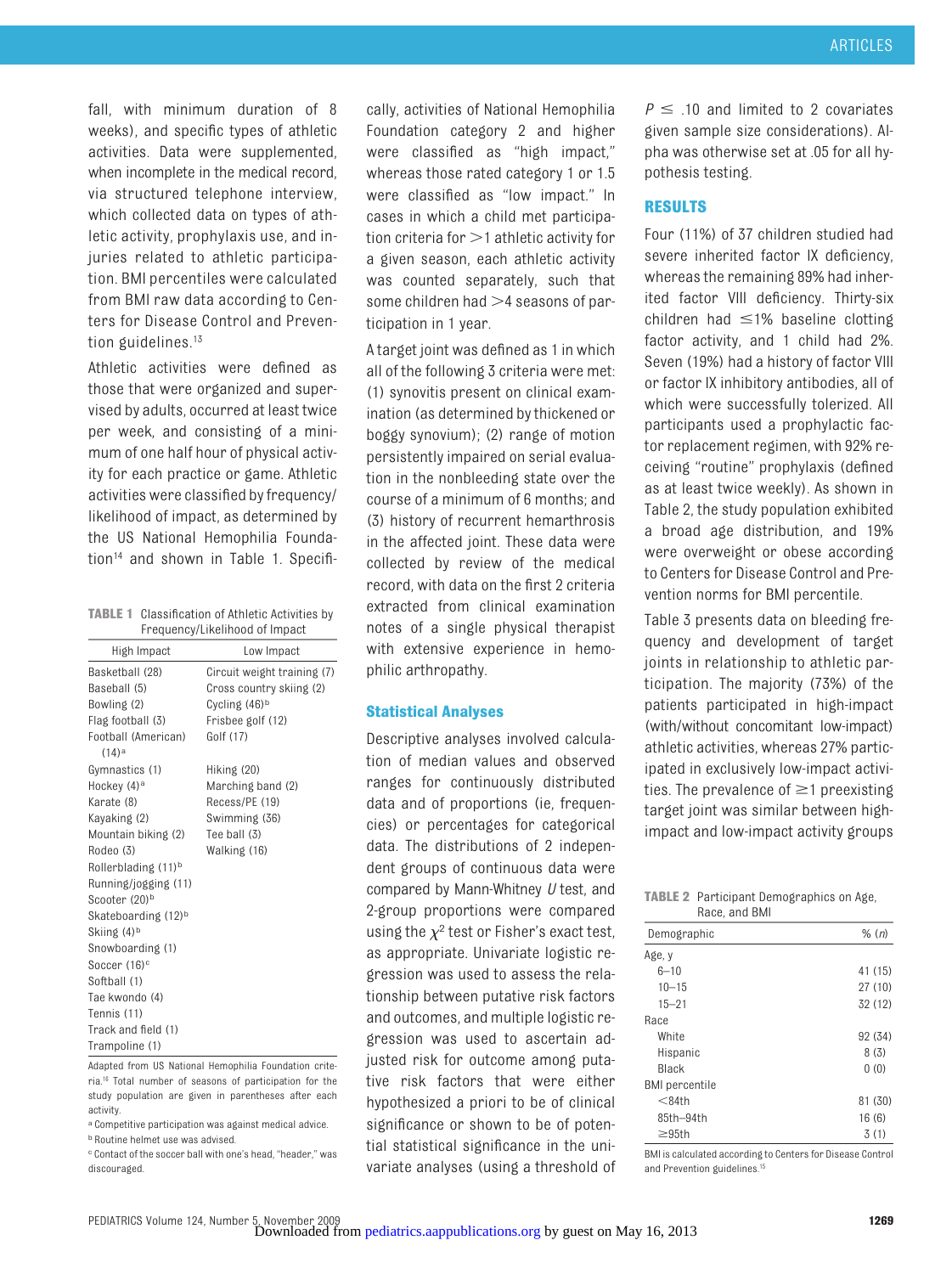|  | <b>TABLE 3</b> Athletic Participation, Disease Characteristics, and Outcomes by Impact Group |  |  |  |  |  |  |
|--|----------------------------------------------------------------------------------------------|--|--|--|--|--|--|
|--|----------------------------------------------------------------------------------------------|--|--|--|--|--|--|

| Parameter                                                                                  | High Impact <sup>a</sup> | Low Impact          | P    |
|--------------------------------------------------------------------------------------------|--------------------------|---------------------|------|
| No. of subjects                                                                            | 27                       | 10                  |      |
| No. of seasons of participation                                                            | 299                      | 46                  |      |
| Met criteria for participation in $\geq$ 2 athletic<br>activities in a given season, n (%) | 20(74)                   | 5(50)               | .24  |
| Used prophylaxis $\geq$ 2 times per week, n (%)                                            | 26 (96)                  | 9(90)               | .47  |
| $\geq$ 1 target joint before participation, n (%)                                          | 6(16.2)                  | 4(10.8)             | .41  |
| No. of joint hemorrhages per each season<br>of participation, median (range)               | $0.05(0.00-4.00)$        | $0.50(0.00 - 2.00)$ | .06  |
| No. of injuries per each season of<br>participation, median (range)                        | $0.00(0.00 - 1.00)$      | $0.00(0.00 - 0.25)$ | .25  |
| Developed $\geq$ 1 new target joint during<br>participation, n (%)                         | 1(4)                     | 0(0)                | .998 |

a With or without additional low-impact activities.

(16.2% vs 10.8%, respectively;  $P = .41$ ). There was a median of 0.00 (range: 0.00 –1.00) injuries per season of high-impact (with or without concomitant low-impact) athletic participation compared with 0.00 (range: 0.00 – 0.25) injuries per season of only low-impact activity. The median (range) of acute joint hemorrhages per season was 0.05 (range: 0.00 – 4.00) for high-impact athletics compared with 0.50 (range: 0.00 –2.00) per season of low-impact activity. As is consistent with these averages, most children developed  $\leq$ 1 bleed or injury per season of athletic participation. Only 1 child developed a new target joint during athletic participation. This was a 15-year-old who had normal BMI and received prophylaxis every other day and participated in golfing, swimming, hiking, and soccer for an average of 12 hours per week. He developed 7 joint hemorrhages as a result of trauma during soccer. Among 3 children who did not adhere to a prophylactic regimen and hence were not included in the analysis, 2 who participated in high-impact activities developed 0.23 and 1.40 hemorrhages per season, whereas the third child (who participated in low-impact activities only) had no joint hemorrhages.

The results of univariate analyses of putative predictors of frequent joint hemorrhage (defined as  $>$  1 joint hemorrhage per season, on average) are

shown in Table 4. None of the factors examined, including age, frequency of prophylaxis, number of injuries, and high- versus low-impact athletic participation, was significantly associated with the occurrence of frequent joint hemorrhage. To exclude negative confounding on impact level of athletic participation by frequency of prophylaxis, we performed multivariate analysis; after adjustment for frequency of prophylaxis, there remained no significant association between high-impact activity and occurrence of frequent joint bleeding (odds ratio: 0.32 [95% confidence interval: 0.04 –2.70]; *P* .30).

#### **DISCUSSION**

The purpose of this study was to investigate risk for hemorrhage and injury associated with athletic activity among school-aged children with hemophilia, according to frequency/likelihood of impact. Its findings demonstrate that, in the context of regular prophylaxis as well as adult coaching and supervision, significant bleeding complications were uncommon and frequency/ likelihood of impact of athletic participation was not a prognostic factor for joint outcomes. Given the obesity epidemic that is particularly evident in individuals with hemophilia in the United States, these findings of acceptable safety of supervised athletic participation in children who have hemophilia and are on prophylaxis are of great importance. Furthermore, although a recent Dutch study did not demonstrate a relationship between physical activity and BMI among children with hemophilia,<sup>4</sup> the myriad other benefits of physical activity including improved strength and coordination, enhanced insulin sensitivity, vascular health, socialization, and selfesteem6,15,16— give optimism that supervised athletic participation of children who have hemophilia and are on prophylaxis may have lasting favorable effects on health status in this at-risk population that carry into adulthood.

It is noteworthy that 10 (27%) of the school-aged children in this study had at least 1 target joint before attempting participation in organized sports and activities, despite use of aggressive treatment schedules and prophylaxis, and did not appreciably differ between high- and low-impact groups. This high prevalence of previous target joint underscores findings of the Joint Outcome Study, which suggested that chronic arthropathy is initiated very early in the preschool years.<sup>17</sup> Although many of the joint hemorrhages began before participation in physical

TABLE 4 Univariate Findings for Putative Predictors for Bleeding Outcome (≥1 Bleed per Season)

| Covariate                                               | Odds Ratio | 95% Confidence<br>Interval | D   |
|---------------------------------------------------------|------------|----------------------------|-----|
| High vs low impact                                      | 0.32       | $0.04 - 2.65$              | .29 |
| Age (per year increase)                                 | 1.04       | $0.81 - 1.32$              | .78 |
| No. of injuries per season (per increase of 1), average | 7.02       | $0.30 - 167$               | .23 |
| No. of factor replacement doses per week, as part of    | 1.07       | $0.42 - 2.73$              | .89 |
| routine prophylactic regimen (per increase of 1)        |            |                            |     |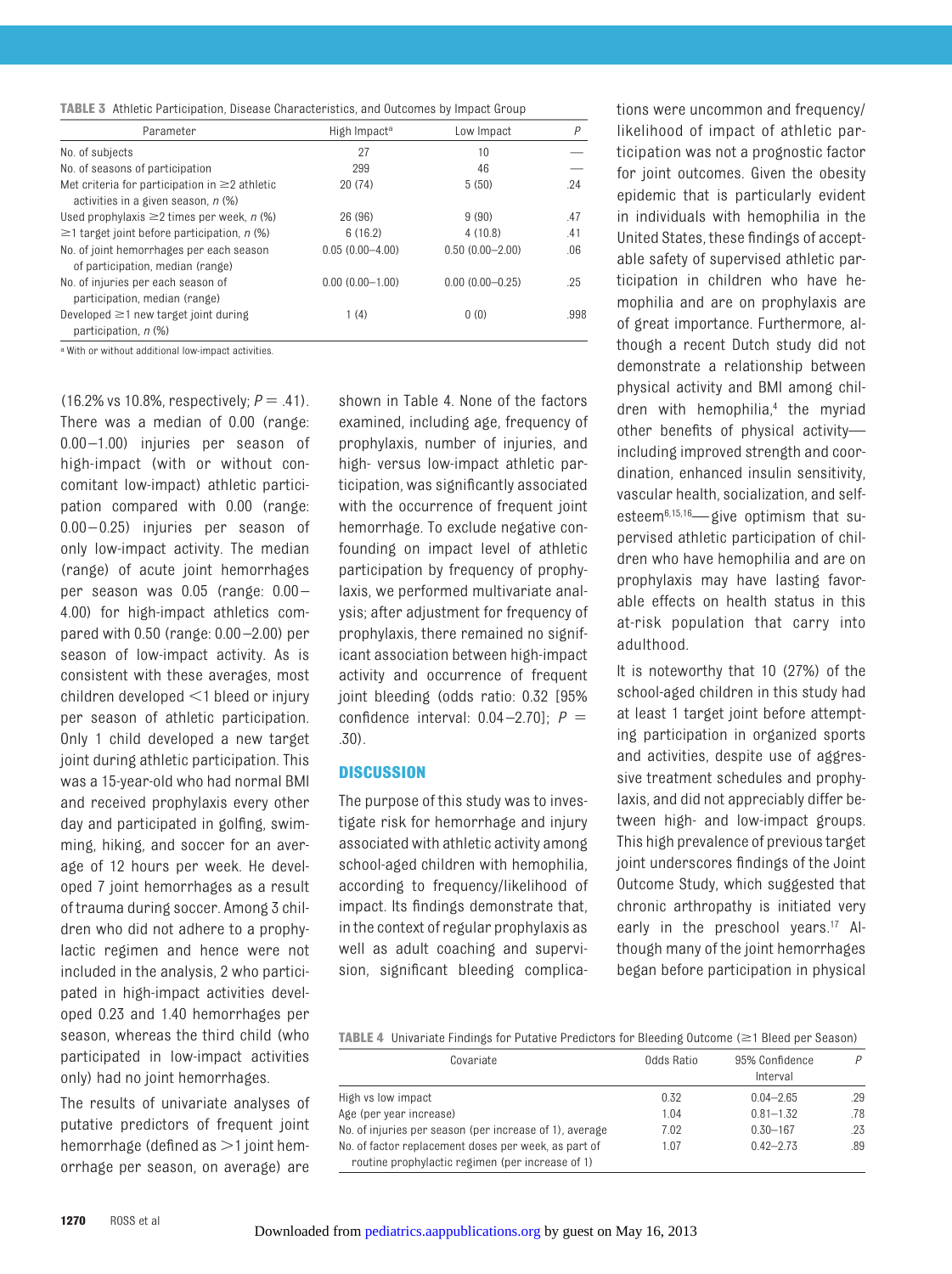activities, some boys experienced limited participation because of the injury. Only 1 child developed a new target joint while participating in contact sports (for details, see "Results").

Until recent decades, individuals with hemophilia were kept as inactive as possible to prevent bleeding episodes, and this paradigm still persists, particularly among older generations of patients with hemophilia. On the 1 hand, progressive joint destruction related to repeated hemarthroses accounts for significant morbidity and cost in hemophilia, and there is a concern that athletic activity may exacerbate the risk for arthropathy. On the other hand, morbidity of arthropathy can be reduced by regular exercise, which builds muscle strength, increases joint motion, reduces pain, and reduces the frequency of joint hemorrhage.15,16,18 During the late 1970s, participation in physical activities became more favored. Home treatment programs were instituted and allowed for more freedom to participate in activities. Even athletics became accepted, although a consensus of appropriate sports participation in hemophilia has never been reached.19 In 2000, a Dutch survey of 293 patients with hemophilia showed that many participate in regular physical activity, but a large proportion of these individuals lament not being able to play sports such as soccer.20 Subsequently, a survey among 71 individuals with hemophilia confirmed that these patients express considerable disappointment concerning restriction against high-risk, highimpact physical activities, particularly American football.<sup>18</sup> von Mackensen et al<sup>21</sup> demonstrated that athletic participation of individuals with hemophilia improves quality of life, causing optimism that if (as suggested by this work) such participation can be safely achieved from a young age, then long-term benefits will

be realized in these individuals with chronic disease.

Although risk for injury cannot be eliminated, protective measures can be taken to mitigate the risk for injury that is associated with many types of athletic participation for individuals with hemophilia. These protective measures include the diligent use of helmets, facemasks, shin guards, kneepads, wrist/forearm guards, and other equipment that is appropriate to the type of athletic activity and mechanisms of injury. Proper footwear of good quality and fit is also very important to prevent injury.18 In addition, the risk for serious bleeding and number of hemorrhages can be radically decreased with the use of prophylaxis with factor VIII and IX concentrates.5,12,15,16 Nevertheless, the limit to which prophylaxis during seasonal athletic participation can prevent joint hemorrhage or overuse remains unknown, and patients with hemophilia still tend to be less physically fit than children without hemophilia,<sup>16</sup> as exemplified by the high prevalence of overweight/obesity (19%) in our study population and similar to national rates<sup>22</sup> despite the likelihood of a selection bias toward more athletically active individuals.

A few limitations of this study are apparent. Foremost among these are (1) the relatively small sample size, such that estimates of outcomes may be imprecise (as exemplified by 1 of the odds ratio confidence intervals in Table 4), and (2) the retrospective nature of the study, which cannot control for selection biases. In addition, there is potential for selection bias in this nonrandomized study. For example, although children who participated in high-impact activities developed fewer hemarthroses per season than those who engaged in low-impact activities (median: 0.05 [range: 0.00 – 4.00] vs 0.50 [range: 0.00 –2.00], respectively;  $P = .06$ , it is possible that the latter group was more likely to have experienced frequent bleeding events before participation and therefore did not subsequently engage in high-impact activities during the study period. If this were the case, then it could have led to an underestimation of the risk for joint hemorrhage associated with high-impact athletic activities. Similarly, it is possible that high-impact athletic participation may identify children with a greater degree of joint fitness, as a result of either constitution or previous exercise behavior/regimen. An additional limitation is the lack of a concomitant comparison group consisting of children who had hemophilia and received prophylaxis but did not participate in athletic activities; rather, we compared participants in high-impact and low-impact athletic activities, among children who had hemophilia and were on prophylaxis. Furthermore, this study did not address habitual physical activities outside of supervised athletic participation that could nevertheless have contributed to in-season joint hemorrhage and other injury. Last, it is possible that report of physical activity in studies such as this may not accurately reflect actual participation, as recently demonstrated by Engelbert et al<sup>5</sup> for self-report. For this reason and particularly given the difficulty of assessing reliability of self-report in pediatrics, this study used parental report of child athletic participation.

It must be also emphasized that, because this study describes athletic participation that has occurred in the context of in-depth discussion involving parents and providers, fitness preparation, and reasoned decisionmaking, its findings should not be extended to children who have hemophilia and do not receive prophylaxis and for whom appropriate precau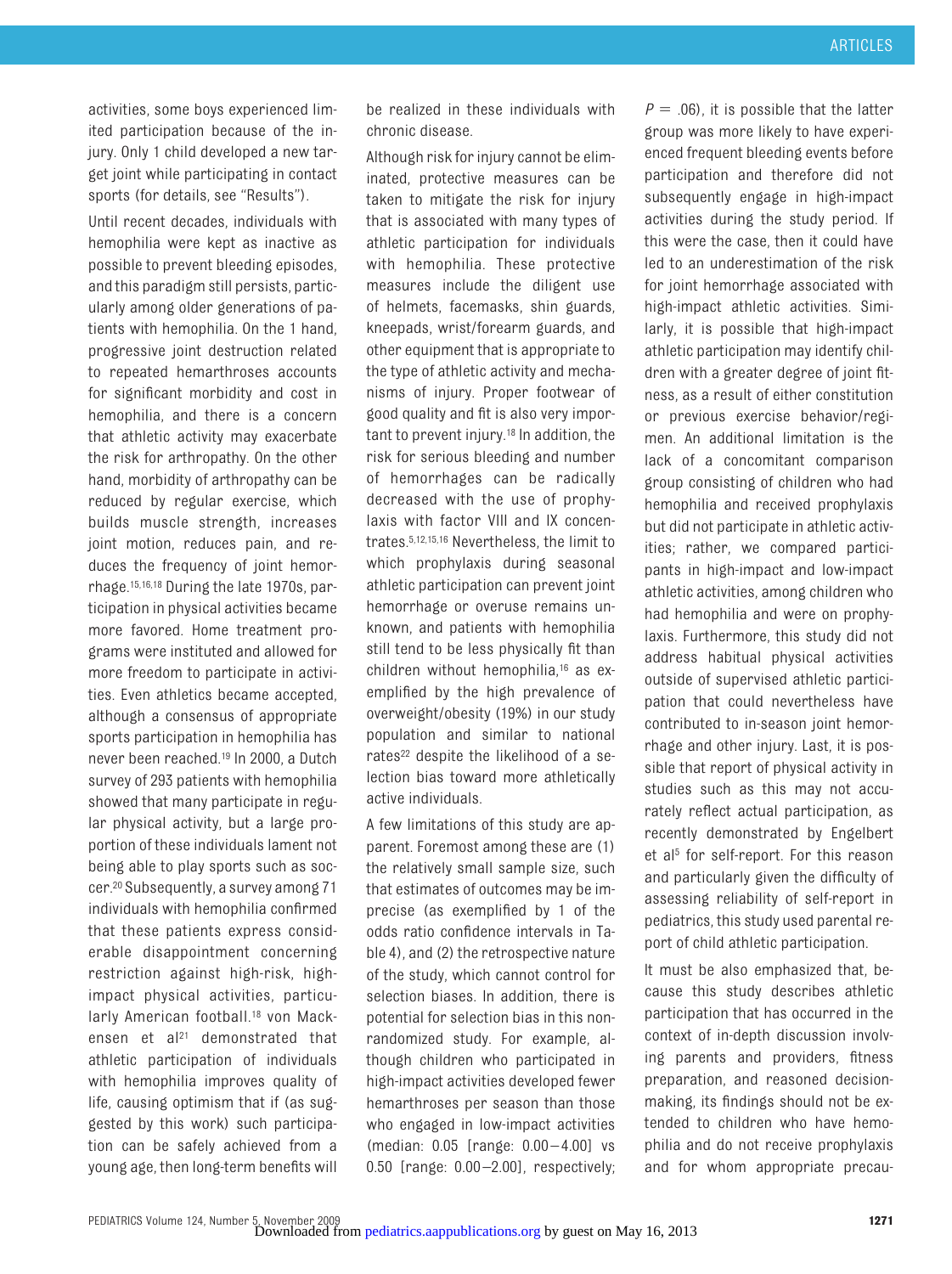tions and supervision cannot be reasonably ensured. As was the case for patients in this study, adult supervision is important for children who have hemophilia and engage in athletic activities, to lessen the risk of injury and to provide an environment for rapid attention to injuries. Our HTC discourages children with severe hemophilia from participation in highly competitive contact sports, such as ice hockey and American football. Instead, moderate- to high-intensity low-impact athletic activities are encouraged, with consideration of higher impact activity in circumstances in which appropriate precautions (including prophylaxis and protective gear) and supervision

### **REFERENCES**

- 1. Childhood Overweight and Obesity, Centers for Disease Control and Prevention. 2009. Available at: www.cdc.gov/obesity/ childhood/index.html. Accessed September 17, 2009
- 2. Centers for Disease Control and Prevention. Overweight and Obesity: Contributing factors, 2009. Available at: www.cdc.gov/obesity/ childhood/causes/html. Accessed September 17, 2009
- 3. Koplan JP, Liverman CT, Kraak VI. Preventing childhood obesity: health in the balance executive summary. *J Am Diet Assoc.* 2005; 105(1):131–138
- 4. Engelbert RH, Plantinga M, Van der Net J, et al. Aerobic capacity in children with hemophilia. *J Pediatr.* 2008;152(6):833–838
- 5. Hassan J, van der Net J, Helders PJ, Prakken BJ, Takken T. Six-minute walk test in children with chronic conditions. *Br J Sports Med.* 2008 [epub ahead of print]
- 6. Mulder K, Cassis F, Seuser DR, Naryan P, Dalzell R, Poulsen W, Risks and benefits of sports and fitness activities for people with hemophilia.*Haemophilia.* 2004;10(suppl 4):161–163
- 7. Centers for Disease Control and Prevention. UDC: The Universal Data Collection Program. Report on the Universal Data Collection Program; 2005. Available at: www.cdc.gov/ ncbddd/hbd/documents/UDC7(1).pdf. Accessed September 17, 2009
- 8. Centers for Disease Control and Prevention. Overweight and obesity: Consequences

are in place. Future research should seek to compare prospectively among children who have hemophilia and receive factor prophylaxis the risks for clinically significant hemorrhage, injury, and development of new target joints between high- and low-impact athletic participants, as well as to compare these outcomes for patients who do versus do not participate in athletics.

## **CONCLUSIONS**

Regular participation in high-impact athletic activity, supported by adult coaching and supervision, did not seem to increase the risk for development of joint hemorrhages or new

2009. Available at: www.cdc.gov/obesity/ childhood/consequences.html. Accessed September 17, 2009

- 9. Tlacuilo-Parra A, Morales-Zambrano R, Tostado-Rabago N, Esparza-Flores MA, Lopez-Guido B, Orozco-Alcala J. Inactivity is a risk factor for low bone mineral density among haemophilic children. *Br J Haematol.* 2008;140(5): 562–567
- 10. Hofstede FG, Fijnvandraat K, Plug I, Kamphuisen PW, Rosendaal FR, Peters M. Obesity: a new disaster for haemophilic patients? A nationwide survey. *Haemophilia.* 2008;14(5): 1035–1038
- 11. van der Net J, Vos RC, Engelbert RH, van den Berg MH, Helders PJ, Takken T. Physical fitness, functional ability and quality of life in children with severe haemophilia: a pilot study. *Haemophilia.* 2006;12(5):494 – 499
- 12. Gomis M, Querol F, Gallach JE, González LM, Aznar JA. Exercise and sport in the treatment of haemophilic patients: a systematic review. *Haemophilia.* 2009;15(1):43–54
- 13. Centers for Disease Control and Prevention. BMI Percentile Calculator for Child and Teen: Metric Version; 2009. Available at: http://apps.nccd.cdc.gov/dnpabmi/ Calculator.aspx?. Accessed September 17, 2009
- 14. Playing it Safe: Bleeding Disorders, Sports and Exercise. New York, NY: National Hemophilia Foundation. 2005
- 15. Seuser A, Boehm P, Kurme A, Schumpe G,

target joints in this population of school-aged children who had severe hemophilia and received routine prophylactic factor replacement. These findings have important implications in the context of recommendations for appropriate physical activities for children who have hemophilia and receive prophylaxis.

### **ACKNOWLEDGMENTS**

This study was supported by an unrestricted grant from the CSL Aventis Foundation.

We thank Sharon Funk, PT, for expertise in performing joint evaluation in the context of the clinical care of these patients with hemophilia.

Kurnik K. Orthopaedic issues in sports for persons with haemophilia. *Haemophilia.* 2007; 13(suppl 2):47–52

- 16. Wittmeier K, Mulder K. Enhancing lifestyle for individuals with haemophilia through physical activity and exercise: the role of physiotherapy. *Haemophilia.* 2007;13(suppl 2):31–37
- 17. Manco-Johnson MJ, Abshire TC, Shapiro AD, et al. Prophylaxis versus episodic treatment to prevent joint disease in boys with severe hemophilia. *N Engl J Med.* 2007;357(6): 535–544
- 18. Buzzard BM. Sports and hemophilia: antagonist or protagonist. *Clin Orthop Relat Res.* 1996;328(328):25–30
- 19. Fromme A, Dreeskamp K, Pollmann H, Thorwesten L, Mooren FC, Volker K. Participation in sports and physical activity of haemophilia patients. *Haemophilia.* 2007;13(3):323–327
- 20. Heijnen L,Mauser-Bunschoten EP, Roosendaal G. Participation in sports by Dutch persons with haemophilia. *Haemophilia.* 2000;6(5): 537–546
- 21. Von Mackensen S. Quality of life and sports activities in patients with haemophilia. *Haemophilia.* 2007;13(suppl 2):38 – 43
- 22. Centers for Disease Control and Prevention. Overweight and Obesity: U.S. Obesity Trends— Trends by State 1985–2008; 2009. Available at: www.cdc.gov/obesity/data/trends.html. Accessed September 17, 2009